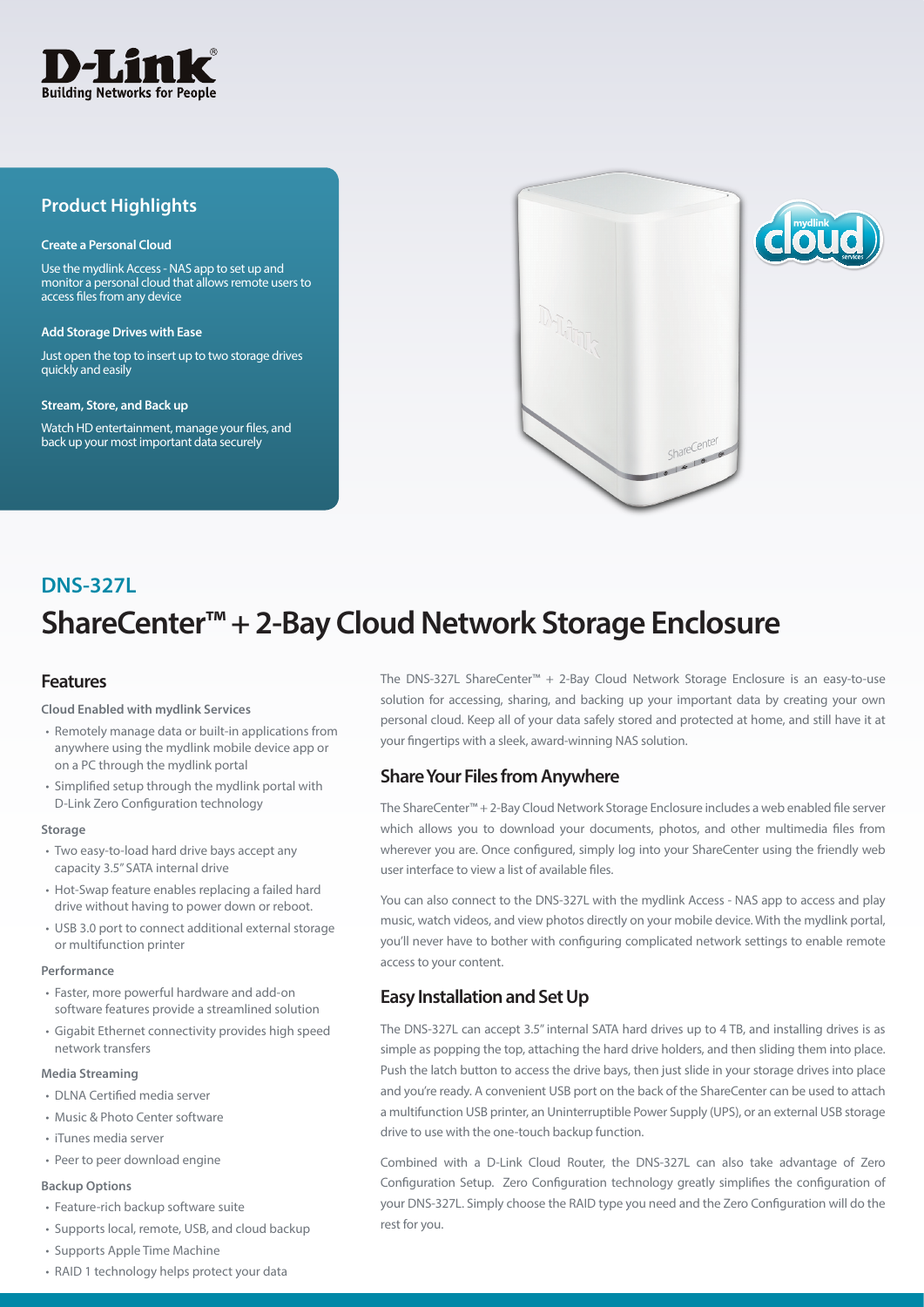

# **DNS-327L ShareCenter™ + 2-Bay Cloud Network Storage Enclosure**

## **Stream Digital Media With a Built-in Media Server**

Back up your digital media files to the ShareCenter for safekeeping, and enjoy the benefits of the built-in DLNA® Certified UPnP AV media server. Stream digital content to compatible media players such as the PlayStation® 3, Microsoft® Xbox 360™, or directly to a smart TV. You can also enjoy photo, music, and video streaming remotely through mobile devices.

# **Powerful Performance and Flexibility**

Four different hard drive modes are available (Standard, JBOD, RAID 0, RAID 1), which allow users to choose the configuration best suited to their needs. Standard mode creates two separately accessible hard drives. JBOD combines both drives to create a single, easy-to-use volume. RAID 0 combines both drives in a "striped" configuration, which provides maximum performance when using a Gigabit Ethernet connection. RAID 1 creates a copy of your data on both drives, providing maximum protection; if one drive fails, the unaffected drive continues to function as a single drive until the failed drive is replaced. The DNS-327L is hot-swap enabled, meaning you can easily replace a failed drive and your data will automatically be copied to the new drive, allowing the ShareCenter to return to its full level of protection and ensuring your files remain safe.



| <b>Technical Specifications</b> |                                                                                                                                          |                                                                                                                                                  |
|---------------------------------|------------------------------------------------------------------------------------------------------------------------------------------|--------------------------------------------------------------------------------------------------------------------------------------------------|
| General                         |                                                                                                                                          |                                                                                                                                                  |
| <b>Standards</b>                | • IEEE 802.3<br>· IEEE 802.3ab<br>• IEEE 802.3u<br>$\cdot$ TCP/IP<br>• CIFS/SMB<br>$\cdot$ NFS<br>$\cdot$ AFP<br>• DHCP Client<br>• DDNS | $\cdot$ NTP<br>• FTP over SSL/TLS, FXP<br>• HTTP/HTTPS<br>$\cdot$ LLTD<br>$\cdot$ PnP-X<br>• UPnP AV<br>$\cdot$ USB 3.0<br>• Bonjour<br>• WebDAV |
| Supported Hard Drive Types      | • 3.5" Internal SATA I/II - Supports hard drives with<br>capacities of 4 TB or above <sup>1</sup>                                        |                                                                                                                                                  |
| Ports                           | · 10/100/1000 Gigabit Ethernet port<br>• USB 3.0 Host port                                                                               | • Power                                                                                                                                          |
| LEDs                            | • Power<br>$\cdot$ USB<br>• LAN (on LAN port)                                                                                            | $\cdot$ HDD 1<br>$\cdot$ HDD 2                                                                                                                   |
| Functionality                   |                                                                                                                                          |                                                                                                                                                  |
| Disk Management                 | • Multiple hard drive configurations:<br>$\cdot$ RAID 0<br>$\cdot$ RAID 1<br>$\cdot$ JBOD<br>• Standard                                  | • RAID migration from Non-RAID to RAID 1<br>• Hard drive format: EXT4<br>• Scandisk<br>$\cdot$ S.M.A.R.T.<br>• Supports Advanced Format HDDs     |
| Account Management              | • User account management<br>• Group account management<br>• User/Group quota management                                                 | • Network access management<br>• ISO mount management                                                                                            |